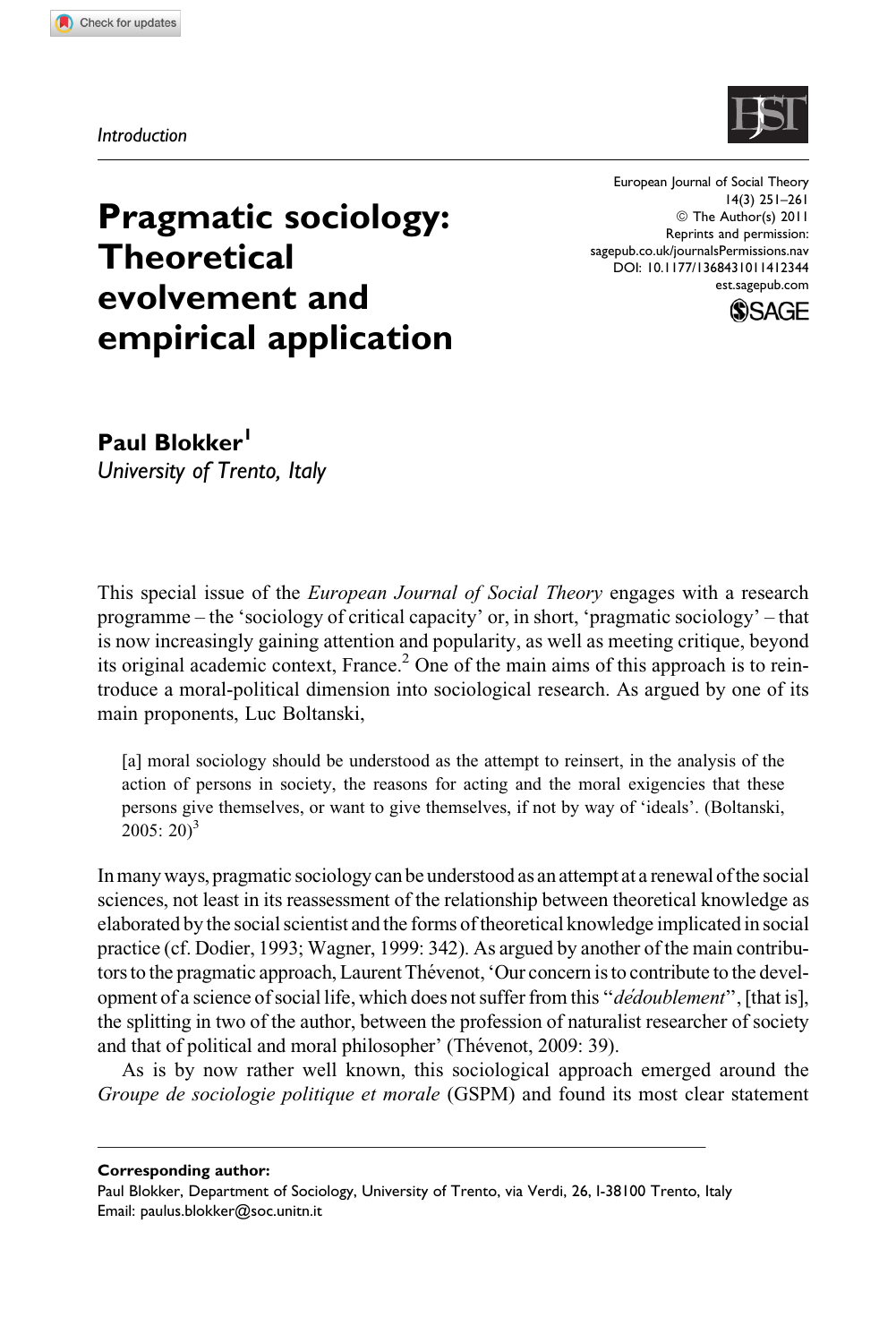in what is probably its landmark publication  $De La$  *Justification* (1991), published in English as On Justification (Boltanski and Thévenot, 2006). Some of the main characteristics of the approach developed in the book include: the refusal of any external position for the social scientist and the assumption of an implication of sociological knowledge in social reality; the irreducible plurality of available practical-theoretical viewpoints in social reality; and the recourse to political philosophy as providing the systematic theoretical statements of knowledge forms used in social practices of justification (Wagner, 1999: 343).

The originality of pragmatic sociology lies not least in its attempt to situate itself between an emphasis on human agency (taking human agents and their moral capacities serious) and on structural features of social life (recognizing the supra-individual nature of forms of knowledge). In this, there is an attempt to retrieve the significance of political and moral philosophy for our understanding of social life in the common. In this, rather than separating sociological knowledge from moral and political philosophical considerations and notions of the common good, pragmatic sociology seeks to explore the moral dimensions of how people engage with the (social) world, and, in this, to reduce the gap between a 'neutral' sociological enterprise and the normativity of social action as well as a plurality of views of the common good available in society (Thévenot, 2009: 38–9). In contrast, then, also to the political-philosophical endeavour to come up with a singular or reduced set of principles for a society to be just, pragmatic sociology presumes a plurality of criteria of justification, related to a plurality of views of the common good, which are understood as in principle irreducible and between which no ultimate hierarchy can be identified (Wagner, forthcoming).

# A brief theoretical reconstruction

Pragmatic sociology developed not least in stark contrast to the critical sociology of Pierre Bourdieu. One of the key moves in pragmatic sociology was to steer away from the problems of a structuralist approach, and abandon ideas of overdetermined social action as well as that of the external position of the sociologist. In other words, where in Bourdieu's critical sociology the emphasis was on the reconstruction of non-conscious, routinized forms of individual behaviour on the basis of 'habitus', dispositions, and the structuredness of the social world in general (in distinct fields), in pragmatic sociology the designation of aprioristic types of knowledge of the social world are eschewed and human action is always seen as deeply implicated in situations, where the latter are 'always in need of interpretation' (Wagner, 1999: 346). As argued by Thévenot,

[While] Bourdieu still anchored in different social positions the distinctions between symbolic dispositions, ... [the] pragmatists' differentiations like James' 'various types of thinking' or Hacking's 'styles of reasoning' are related to different modes of accommodating reality depending on the orientation towards the situation. The first kind of differentiation is linked to the disposition of the person while the other is related to the disposition of the situation. (Thévenot forthcoming a)

While the emphasis in pragmatic sociology is clearly on action or, more accurately, on situations or environments in need of interpretation, there is equally a structural or at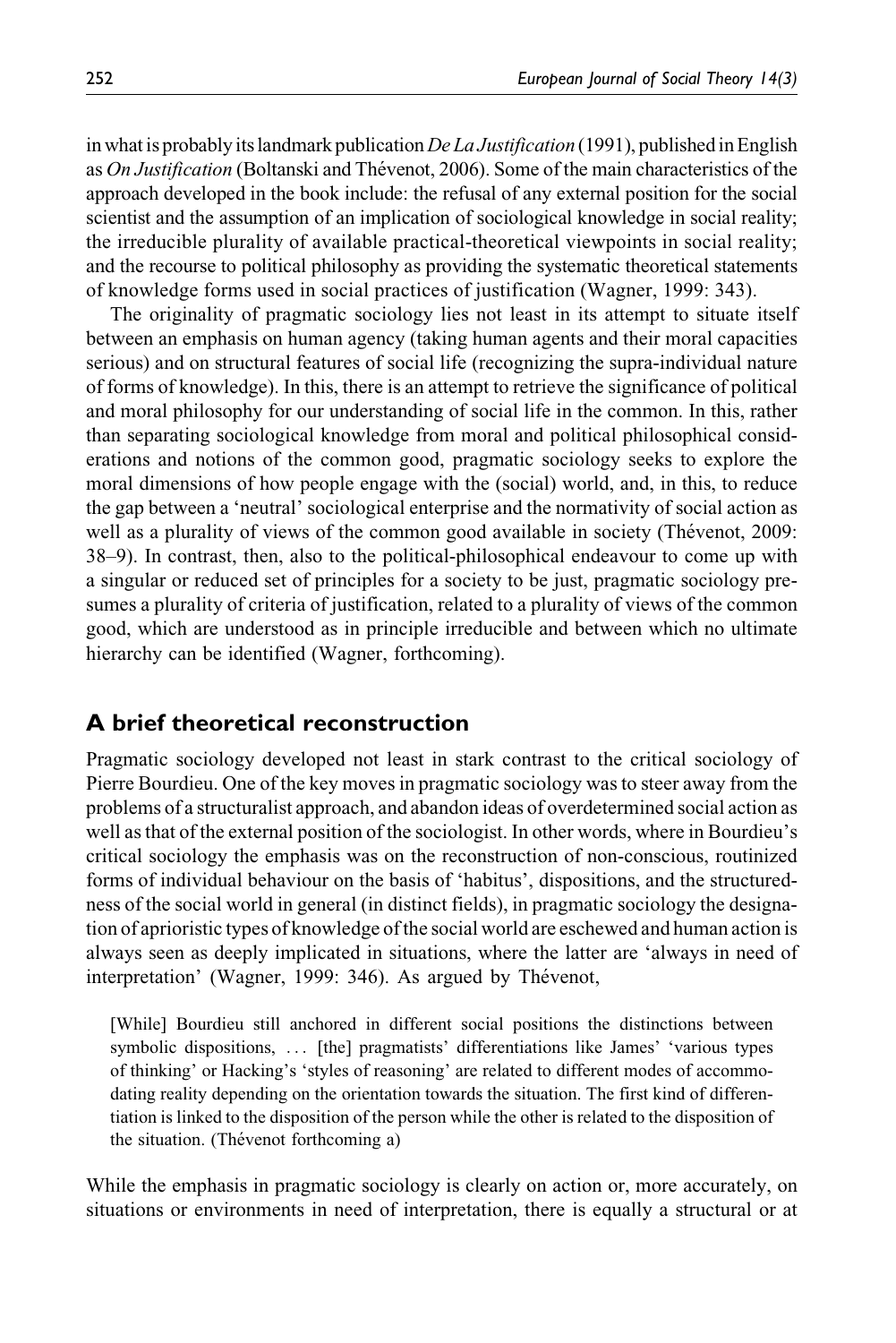least situation-transcending element in the approach. The latter comes through in what is perhaps the element most widely picked up by other scholars, that is, the idea of a plurality of 'orders of worth' or 'regimes of justification'.<sup>4</sup> Human agents interpret distinct situations in which they find themselves by means of reference to justificatory narratives ('polities') and devices or dispositifs (which, together with the 'polities', form 'worlds'). As argued by Boltanski,

[O]ne sees persons, who, without forgetting their own interests – those interests on which sociology put all its emphasis – motivate their own actions, in which they put into practice their own sense of justice, and advance justifications. Just like all of us, they are, almost without interruption, inserted into chains of critique and justification, so that the person who finds him or herself under the reflectors of critique tries to justify him or herself and also asks his/her adversary to justify the criticisms he/she advances. Justifications and critique cannot [however] be just this and that, they need to be founded to acquire robustness. (Boltanski, 2005: 23)

The interpretative openness that follows from the assumption that the social world is always incompletely structured thus leads to the idea of an irreducible if not inexhaustive pluralism (cf. Benatouil, 1999: 383). Uncertainty or inquietude is seen as always present in the social world, and different forms of engagement with the world (Thévenot, 2006) as well as institutions as semantic structures (Boltanski, 2009) are ways to (temporarily) overcome uncertainty.

## Pluralism

Probably, one of the most significant implications of this is the abandonment of any strong, Durkheimian emphasis on a homogeneous, shared commonality in society.<sup>5</sup> Instead, central is the assumption of a rather profound indetermination of social life and human action as more or less continuous attempts to overcome uncertainty or inquietude. The justificatory narratives or 'grammars of worth' – which are specific resources that help in overcoming disputes and conflict  $-$  that Boltanski and Thévenot originally proposed are: the market order, the industrial order, the civic order, the order of inspiration, the order of fame, and the domestic order (Boltanski and Thévenot, 2006). In other works, they further elaborated on an 'environmental order' as well as a 'network order' (Lamont and Thévenot, 2000; Boltanski and Chiapello, 2005).

Disputes in the social world involve distinct 'moral grammars' or grammars of the common good. But, as argued by means of a very original move in pragmatic sociology, such grammars cannot be fully taken for granted in distinct situations of dispute, they need to be put to the test. Chains of critique and justification are thus not merely a discursive matter, but include a moment of confrontation with reality – the test – in which, by seeking recourse to devices (dispositifs) of both a material and a cognitive nature, and which are often institutionalized in one way or the other, the claims made can be verified in terms of their foundation (Boltanski and Thévenot 2006). One could speak then of a model of 'limited pluralism', referring to a plurality of justifications that are commonly shared to various extents within a society (Boltanski, 2005: 25). In this, the importance of, and compromises between, different regimes can differ between societies.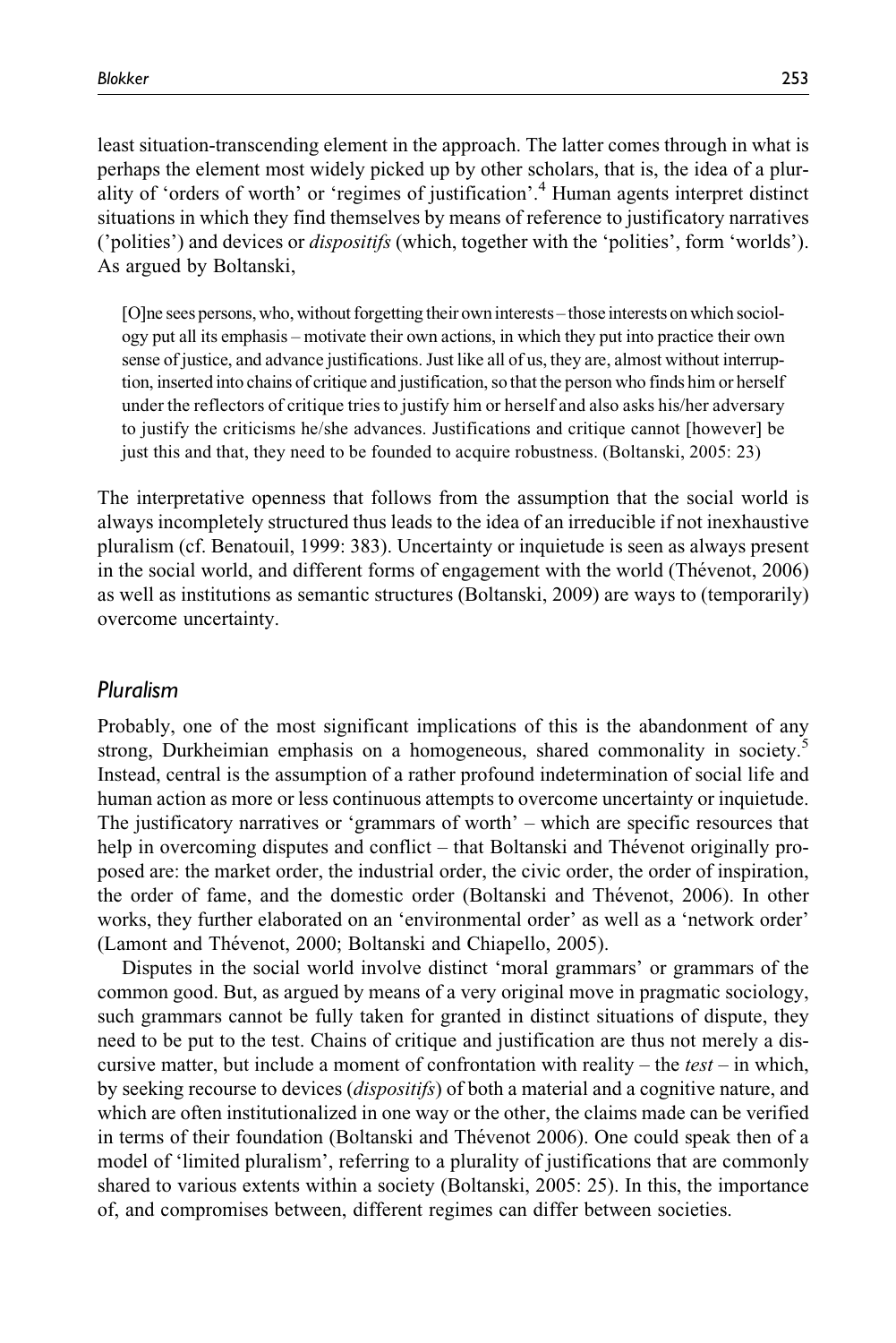But pluralism is not only proposed in terms of an imperative of public justification in social action. Since the social world cannot be reduced to situations in need of justification, the regimes of justification as elaborated in  $On$  Justification are situated in a wider context of regimes of action, which in Luc Boltanski's own development of pragmatic sociology juxtaposes regimes of dispute to regimes of peace (Boltanski, 2005: 27). In this way, pragmatic sociology is expanded into a wider theory of society and social action. The regimes of dispute and peace can be further broken down into regimes of justification, regimes of violence, regimes of routine, and regimes of love or agape (Boltanski, 2005: 29–30). Perhaps one could further add a 'regime of critique' to this diversification (Benatouil, 1999; Blokker and Brighenti, this issue).

Such a horizontal or public plurality of regimes of action is in certain ways parallelled, but also differently elaborated, by Laurent Thévenot's project to conceptualize plurality in a vertical or non-public sense,i.e., asthe idea of different non-public regimes, or forms of engagement 'under the public', to which people relate in their actions. The *venot* has coined these forms of relating to the world regimes of engagement, or, a 'plurality of socially acknowledged ways in which the humans are committed to their environment' (Thévenot, forthcoming b: 1). This vertical plurality or differentiation distinguishes a variety of forms of engagement ranging from the familiar to the public, differentiating between a regime of familiar engagement, a regime of engagement in a plan, and a regime of publicly justifiable engagement (Thévenot, 2006; for a recent statement in English, Thévenot, forthcoming b).

A key dimension of regimes of engagement is the emphasis on the search by human agents for certainty and security. But there is, in this, an important acknowledgement of the dual nature of any engagement, i.e., on the one hand, the forms of guarantee that these regimes provide – involving what Thévenot calls 'closing one's eyes' – which, on the other, are at the same time a source of awareness of the sacrifice involved, and therefore of doubt and critique, i.e., involving 'opening one's eyes' (The venot, 2010b).

Recently, Thévenot, in collaboration with Nicolas Auray, has added a fourth regime of engagement, the regime of 'explorative engagement', which is in strong tension with, in particular, the regime of familiar engagement. While it is still based on the search for a kind of guarantee, here it consists in a search for novelty and the excitement of discovery (The´venot, forthcoming a: 17). This regime is related to notions of creativity and innovation, and brings with it a different kind of relation with guarantee and certainty.

The *venot* has further complemented this plurality of ways individuals engage with the world with a plurality of 'different arrangements of commonality in the plural' or 'grammars of securing life together', that is, different ways in which forms of commonality between humans are constructed, or 'different ways of making the *first person plural*' (The´venot, 2010a, forthcoming b; emphasis in original). The´venot identifies a grammar of common affinities, a liberal grammar of individuals in public, and a grammar of plural orders of worth, differentiating respectively between references to common places, to individual choices, and to the common good (Thévenot, 2010a, forthcoming b).

# **Critique**

The plurality of interpretations of, and engagement with, the world is at the basis of the possibility of critique. The emphasis on the impossibility of creating a state of permanent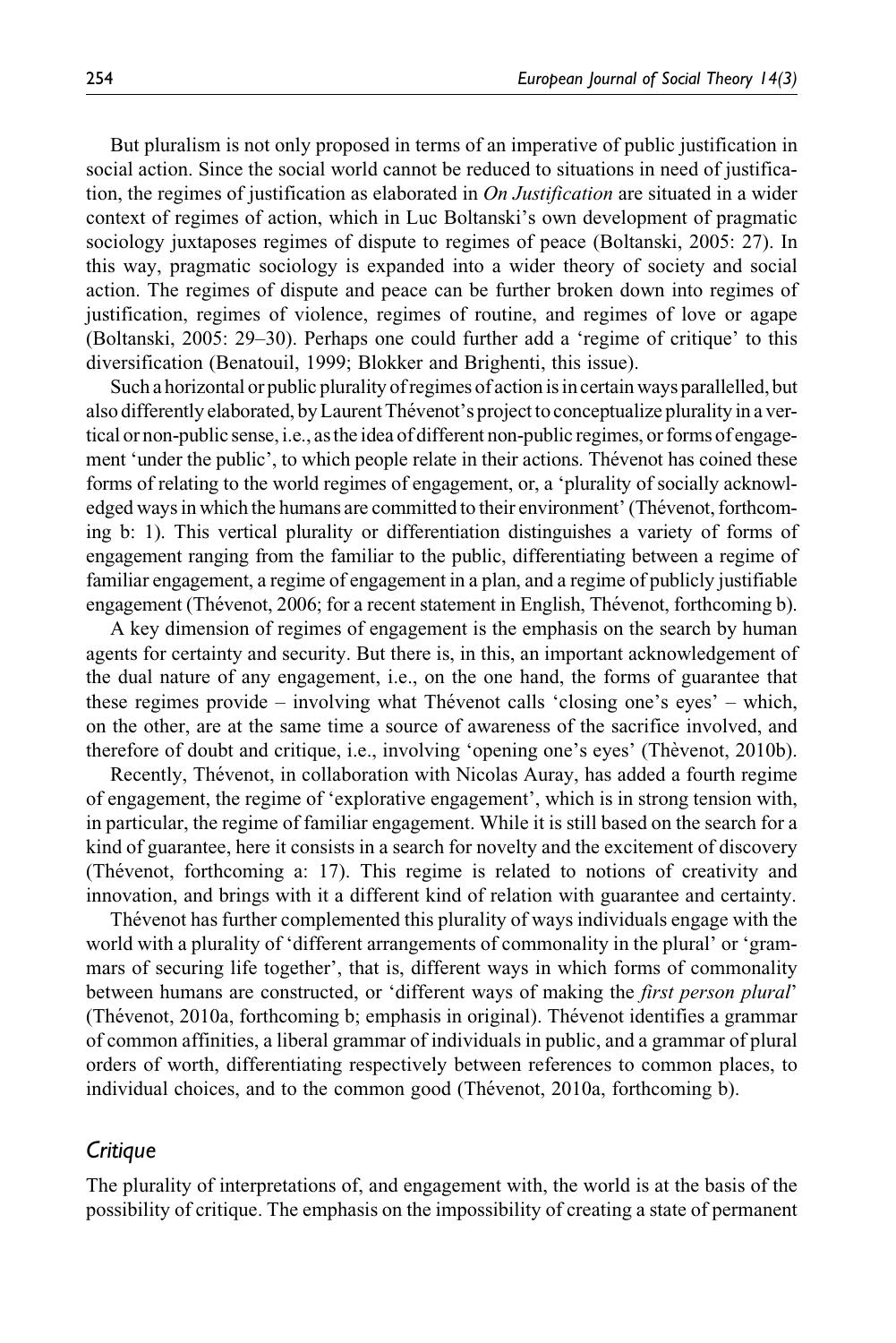certainty or quietude with the world leads to a portrayal of the social world in which critique can always emerge. Critique emerges from clashes between different interpretations of the world in distinct situations. Conflict is looming when there is disagreement in a distinct situation over which world interpretation (or 'polity') is relevant and is to prevail. Conflict can also emerge in cases where there is agreement on how to interpret a situation, but in which the presence of elements which belong to other 'worlds' is denounced (identified as an illegitimate 'transport of worth' in the case of the undue presence of a positive worth, belonging to another world, and as the'transport of deficiency' in the case of a 'handicap'). The presence of such elements debases the 'purity' of the situation (as, for instance, in the denouncement of 'undue' attention to personal relationships or localistic ties in the hiring of (academic) personnel, invoking the 'civic world' (equality) as well as the industrial world (skills) against the 'domestic world' (hierarchy, local ties)).

Critique takes then largely two forms in pragmatic sociology (as elaborated in particular in Boltanski and Chiapello, 2005, and Boltanski, 2009). The first form is a corrective or reformist critique, in which the impure application of conventionalized or agreedupon regimes of justification is denounced. The intent of critique in this case is to denounce injustice because of an incomplete or manipulated implementation of just principles. Indeed, the object of critique is 'justified by the same normative positions as those invoked by the critique' (Boltanski and Chiapello, 2005: 33). The upshot is that when such critique – 'critique internal to the city' [or 'polity', PB] (Boltanski and Chiapello, 2005: 33) – is acknowledged, the existing conventions or interpretations of reality will be fortified. Thus, in the example of the selection of new (academic) personnel, the denouncement of the selection of a local candidate by reference to the basic principles of merit or skills possessed and of equality, when acknowledged, would lead to a strengthening of a civic-industrial compromise as the foundation of hiring practices, at the detriment of the domestic order of worth.

Reformist critique comes through in 'tests of reality', $6$  in which the outcome is, however, not fully predictable, in that the critique raised might result in the confirmation and strengthening of the existing order, as mentioned above, but this can also be accompanied by an unsettling effect (*effet perturbateur*), which draws attention to instability and incongruence in the existing order. The latter occurs when a reformist critique makes evident latent contradictions (Boltanski, 2009: 161). What is more, with very different implications, critique might be circumvented through forms of displacement and refusal of acknowledgement.

A second form of critique, radical critique, takes as its object the collective of existing arrangements and proposes a different way of achieving a just reality. In this case, when a 'critique pertaining to another city' is successful, it will involve a shift in dominant arrangements and their justifications. Radical critique is related to a 'test of existentiality' – in the dual sense of a test (*épreuve*) as a form of testing and as a challenge (Boltanski and Honneth, 2009: 103) – which is situated on the 'margins of reality', and in this way offers a way to open up a 'pathwayto the world', that is, to a non-institutionalized social reality (Boltanski, 2009: 163). In this, radical critique 'endangers the comprehensiveness of established definitions and puts into doubt the universal character of confirmed relations' (Boltanski, 2009: 164).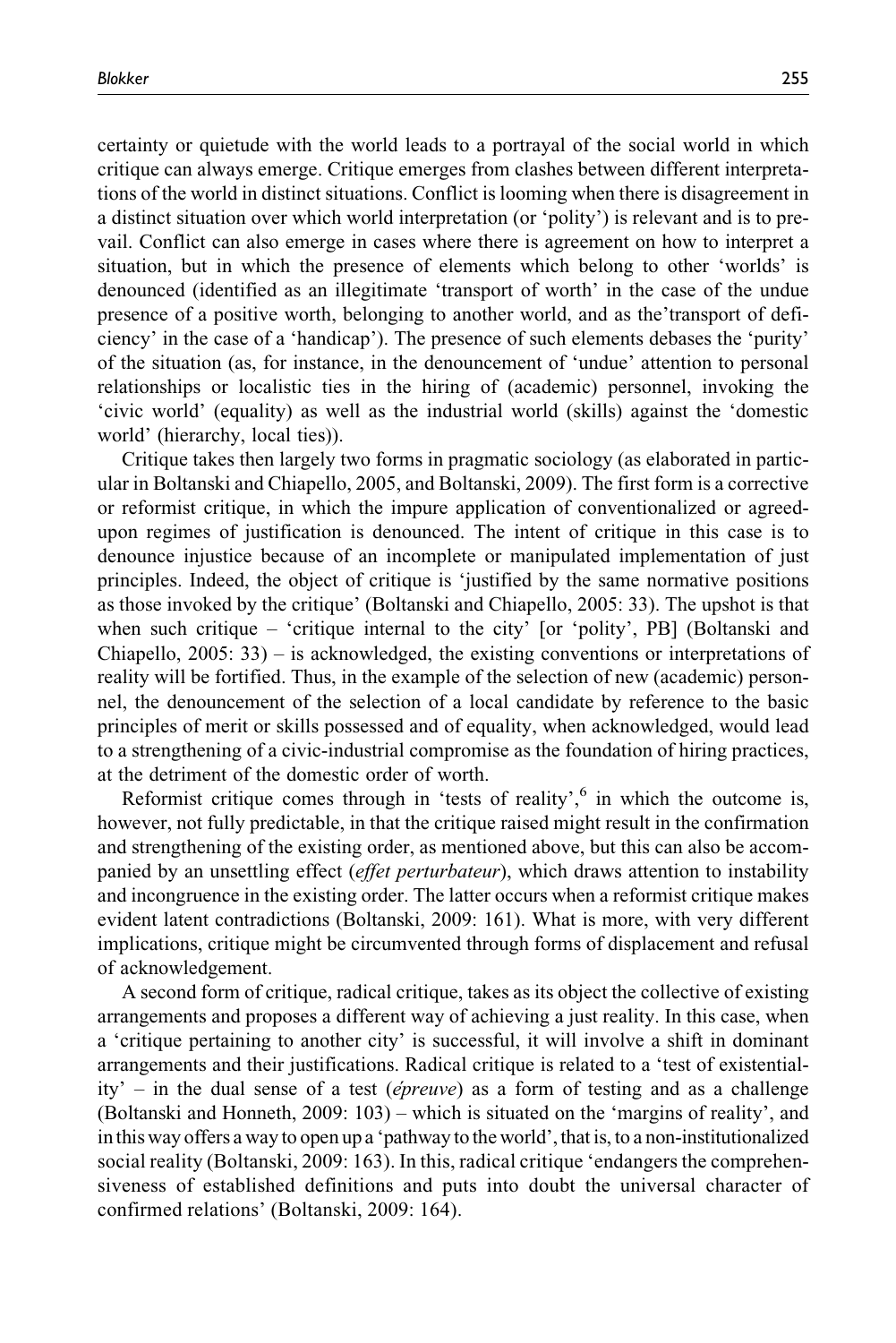Whereas corrective critique is operating within the boundaries of the normal, radical critique is more fragile as it always risks being relegated to the sphere of the abnormal, as a deviation or aberration (Boltanski and Honneth, 2009: 85). In this sense, radical critique faces more of an uphill struggle to be recognized as critique – as a public form of denunciation – at all. The experiences of injustice or humiliation that are often at the basis of radical critique are difficult to generalize (*montée en generalité* in Boltanski and The *venot*'s terms) as existing narratives do not easily dispose of a language to recognize such experiences as injust. Radical critique is therefore often articulated through more creative media such as art and literature.

The recent elaborations of critique as found in Boltanski's work are complemented or extended and refined by (and in some ways clearly in tension with) Thévenot's recent explorations of critique in the context of engagement, in contrast to the public forms of critique that are conceptualized in *On Justification*. The *venot* focuses on forms of critique that are to a much lesser extent based on articulations in public or forms of 'commonizing'. In this, one source of critique as identified by The´venot is related to the 'structural tyranny from one regime of engagement upon another', which boils down to the impediment of the engagement with one kind of good (one way of securing certainty) because of the engagement with another (Thévenot, forthcoming a: 19). Thus, in the context of the contemporary predominance of a kind of 'network capitalism' and related responsibilization of the individual (cf. Borghi's contribution in this issue), the regime of engagement with a plan (involving individual projects, responsibility, choices, designing a plan) tends to stifle the regime of familiar engagement, in which localized and personalized attachments to the world play a large role (The´venot, forthcoming a: 19). But it can equally be argued that the contemporary emphasis on the regime of engagement with a plan, in particular in its close relation with a liberal grammar of commonality, obstructs the regime of publicly justifiable engagement (involving the various orders of worth and their promotion of different understandings of the common good). As already mentioned, the critique that is potentially evoked by these forms of 'tyranny' is, however, not a public form of critique (and might in some cases be the basis of what Blokker and Brighenti in this issue refer to as forms of resistance).

A second form of critique explored by Thévenot is that related to the denunciation of reification, objectification, and alienation. This form of critique attempts to unveil the reduction to, or closure of, a one-sided engagement with what in their fullness are two-sided engagements. Reduction or objectification results from the confusion of the side of assurance or 'quietude' with reality as such (and, by implication, the 'forgetting' of the sacrifice involved). In the case of public justification, this entails the objectification of the properties of beings, in the case of engagement in a plan, the reduction of a project to its functional dimension, and in the case of familiarity, the reduction involves engaging in objectified routines (Thévenot, forthcoming a: 22).

### Comparative endeavours

To conclude this concise discussion of some of the dimensions of the theoretical architecture of pragmatic sociology, it might be useful to briefly explore its comparative potential. The main focus of pragmatic sociology is on situations of interaction, from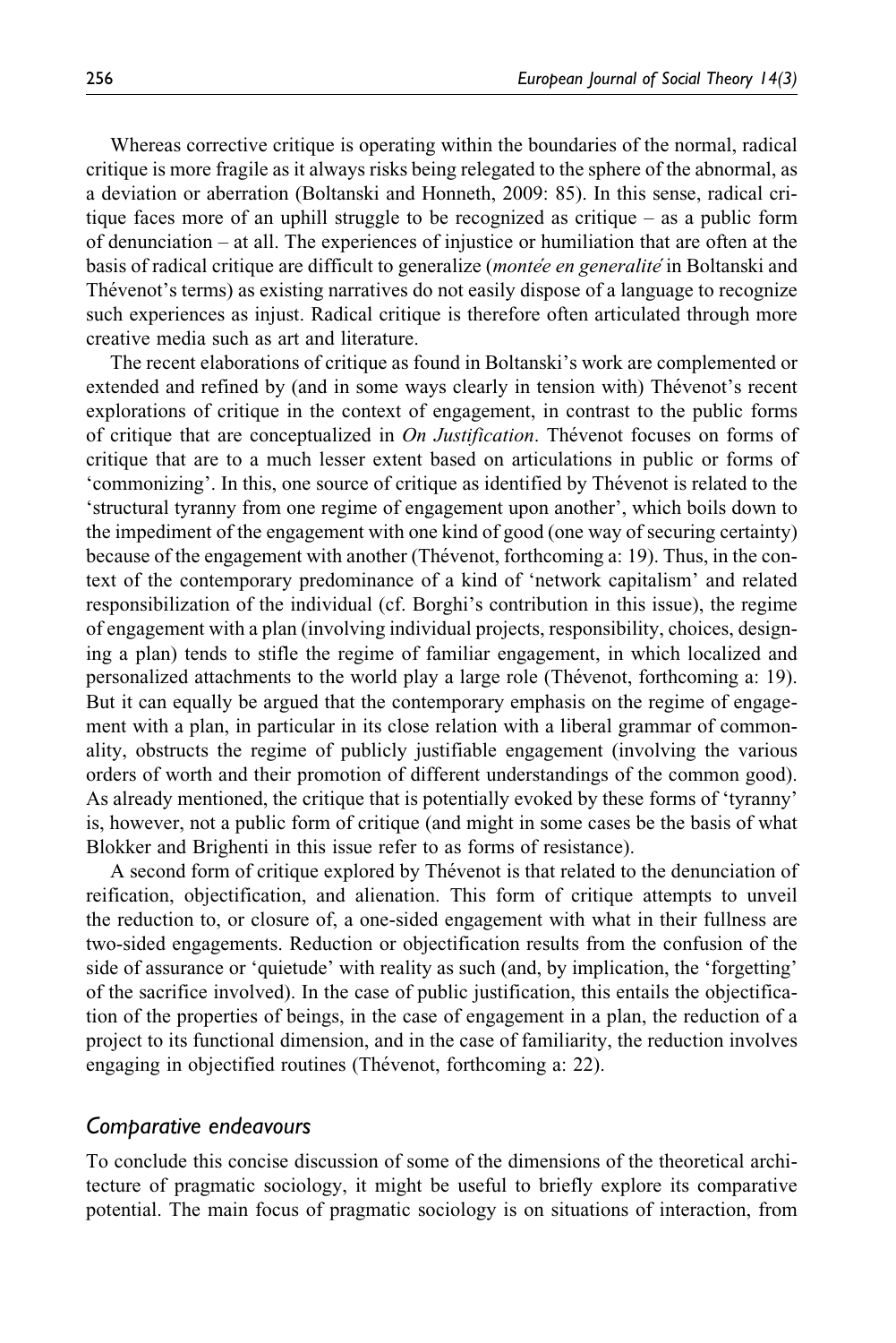which it could be deduced that there is, therefore, a strong micro-sociological dimension. At the same time, however, the approach has been applied to more macro-sociologically informed types of comparison in a worthwhile manner. One way to use the framework as elaborated in On Justification is to synchronically compare different societies and their predominant regimes of worth or cultural repertoires (cf. The´venot, 2009: 49). This was precisely the objective of Michèle Lamont and Laurent Thévenot in a comparative study of France and the United States (Lamont and The´venot, 2000), in which they set out to explore the different weight distinct orders of worth have in both societal contexts, and the way these are applied differently. The idea of different regimes of justification, in this work – perhaps somewhat awkwardly – referred to as 'national cultural repertoires of evaluation', form the basis of the identification of significant differences in terms of relating to the public and the private, the common good and forms of solidarity, and the individual and the collective in these two democratic societies.<sup>7</sup> Thévenot has followed this study up with a second comparative endeavour, in this case explicitly focusing on regimes of engagement and constructions of commonality 'under the public' in France and Russia, in this showing very different ways of relating to the public in both societies.

A second type of comparison – a diachronic comparison – has been the object of Boltanski and Chiapello's work on the 'new spirit of capitalism' (Boltanski and Chiapello, 2005). Here, the more explicit engagement is with the displacement of distinct orders of worth, as well as with the emergence of new orders, in relation to justification of (practices within) the capitalist economy. There is, in this, an explicit acknowledgement of the historical emergence and construction of distinct orders of worth. What also emerged from this work is, as briefly alluded to above, a further refinement of critique, and an attempt to revive a critical form of sociology (as more explicitly explored in Boltanski, 2009).

# Overview: theoretical exploration and empirical application

The pragmatic approach clearly provides inspiration for the further exploration of theoretical matters beyond the determinism of structuralist approaches as well as the optimism and reductionism of consensual approaches – and in its most promising mode, a renewal of a theory of society. But it also lends itself widely for the further engagement with empirical clarification, sociological comparisons, as well as the enrichment of existing empirical-sociological fields. This special issue aims to provide a small sample of both the theoretical development of pragmatic sociology (as elaborated in particular in the first article by Mauro Basaure and the second by Blokker and Brighenti, and to considerable extent, the third article by Ilana Silber) and of more empirically-oriented applications (the articles by Vando Borghi and Søren Jagd). The issue further attempts to give a kind of state-of-the-art view of some of the work within this recent tradition, not least by giving the word to the two most prominent exponents, Luc Boltanski (in an interview with Mauro Basaure) and Laurent The´venot (in an interview with Paul Blokker and Andrea Brighenti).

Mauro Basaure investigates both Axel Honneth's theory of recognition and Luc Boltanski's contributions to pragmatic sociology with regard to the dimension of political praxis. In his view, in Honneth's work, two axes are central: the moral-sociological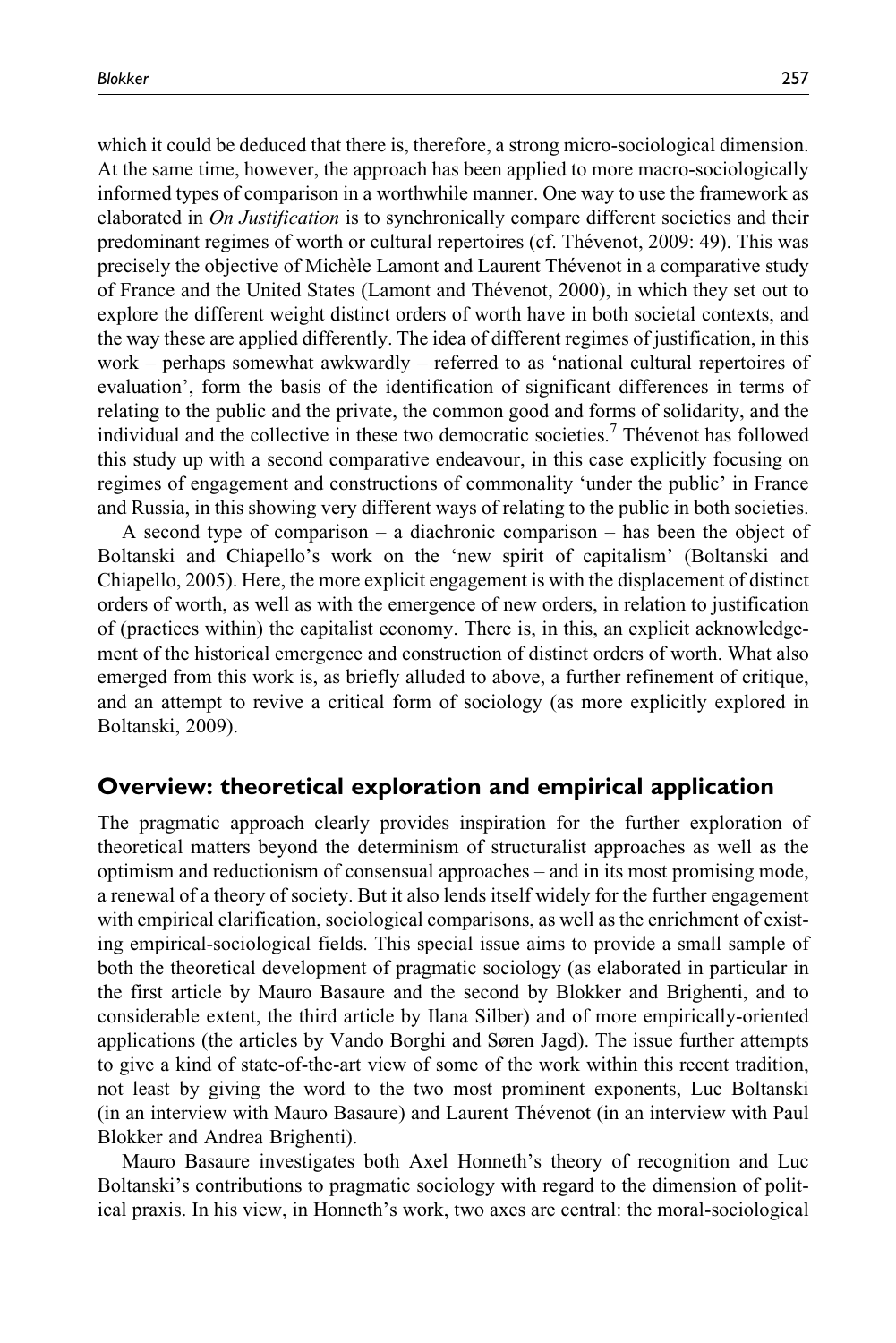explicative axis and the historic-philosophical reconstructive axis. Whereas the first has to do with the moral dimension of social action, the latter engages with the larger, historical process of moral construction in which particular actions can be situated. Basaure interestingly emphasizes that the latter's dimension of moral learning is conspicuously absent in Boltanski and Thévenot's pragmatic sociology. In his view, the political-sociological dimension of collective struggle and access to formal politics is situated between the two axes of Honneth's work, but is not sufficiently theoretically developed. This is indeed where Boltanski and Thévenot's work seems to be more promising, according to Basaure, not least because of the absence of an idea of normative learning, and an acknowledgement of the intertwining of morally induced social action and the political dimension. Where Honneth's perspective can be seen to suffer from a dualistic separation of the moral dimension of action and the political, in Boltanski and The *venot*'s approach, the moral and the political are part of a singular perspective.

In their contribution, Paul Blokker and Andrea Brighenti equally discuss the political dimension to pragmatic sociology, which has, until recently perhaps, not been at the forefront of the approach. The authors argue that a number of different dimensions of politics can said to be relevant to pragmatic sociology – politics-as-justification, politics-as-distribution, politics-as-constitution, and politics-as-defiance – but that especially the latter two would need further engagement, refinement, and elaboration. As observed by Paul Ricoeur, the status of the political community within which regimes of justification gain their validity is never conceptualized in pragmatic sociology, at least not in the seminal *On Justification*. While situating the critical potential of pragmatic sociology within radical and pluralistic democratic theory, Blokker and Brighenti discuss the constitutive dimension of politics in terms of the constitutional, foundational dimension of political communities and the tension between the instituted and the instituting. Finally, they suggest that one way of empirically engaging with constitutive factors and the 'outer edges' of the instituted order is by means of analysing forms of defiance or critique, in terms of both explicit (dissent) and implicit (resistance) of the existing order.

In Ilana Silber's contribution, she explores new terrain by relating a sociology of morality, and a plurality of regimes of justification, with the role of (benevolent) emotions in practices of justification. Her article is an excellent example of furthering theoretical insights by means of exploring empirical intricacies of justificatory practices. Her focus is on what she calls 'civic anger', which entails as she argues a 'type of moral and political emotion', that is articulated, for instance, in the context of the philanthropic behaviour of elites. Silber makes a case for regarding civic anger as a form of justification that is not easily grasped within the currently theorized range of regimes of justification. Justification in the context of philanthropy implicates the industrial as well as civic worlds, but civic anger cannot be easily understood with reference to these 'known' regimes. In Silber's view, a renewed sociology of morality would need to pay close attention to the complex relation between emotions and justification in the social practice of interpretation, an attention that might lead to the delineation of a new regime, or at least a 'quasi-regime', of justification.

In Vando Borghi's contribution, the idea of regimes of justification is discussed in explicit institutional terms, that is, as shedding light on the way in which welfare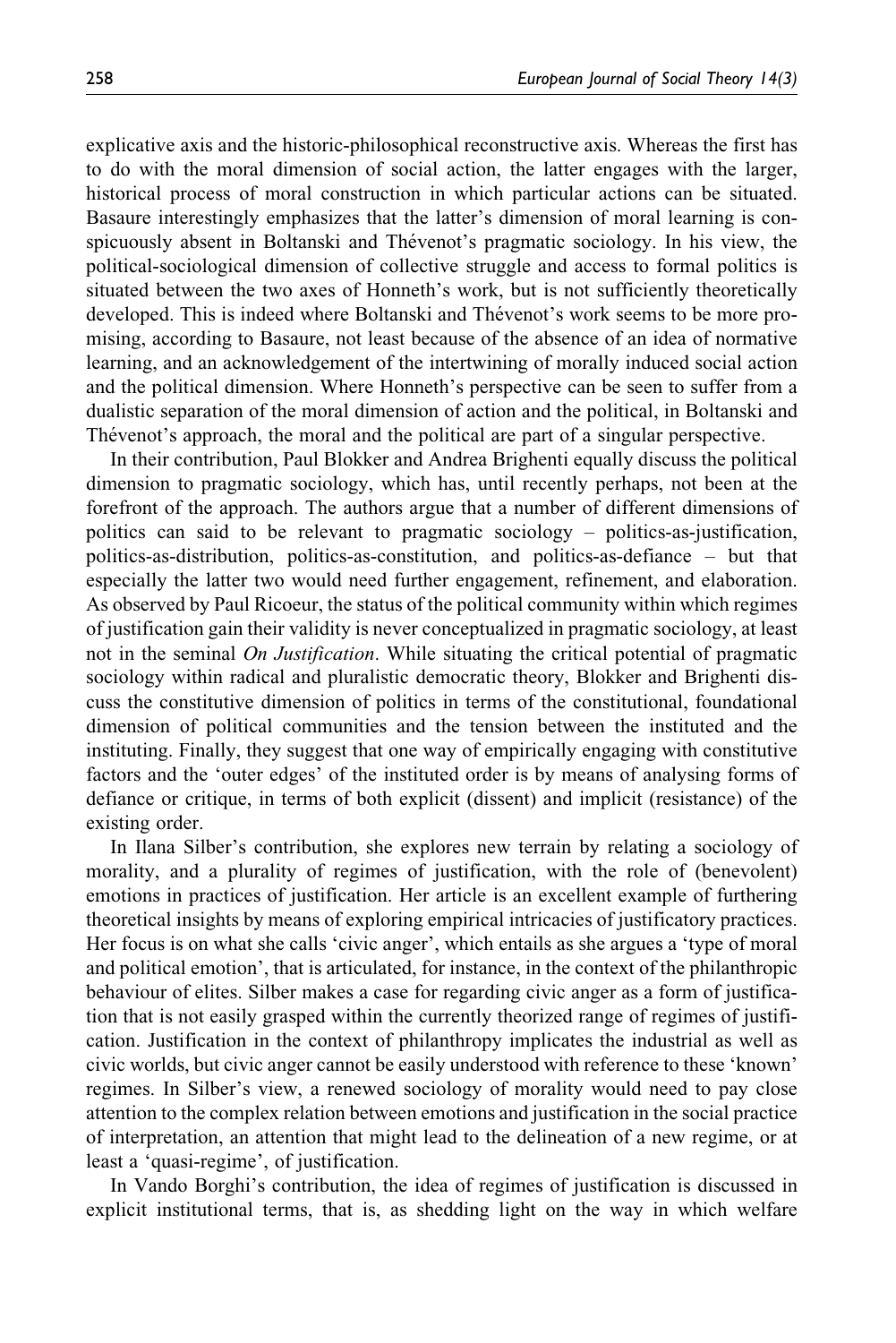capitalism has been historically justified in Europe. His is an attempt to contribute to debates on the (im-)possibilities of critique in the current era of 'network capitalism' in which references to the common good have been marginalized by a predominant emphasis on individual responsibility and choice (related to what Thévenot recently has identified as the 'liberal grammar of individuals in public', 2010a). In other words, commonality is construed on the basis of a shared language of acceptable individual choices and life projects. In this, Borghi investigates the process of individualization in this light, in particular with reference to the devices of governmentality of activation and employability in the context of welfare regimes and labour market policies. It is Borghi's view that by focusing on such specific policy instruments one can detect deeper lying normative shifts in the normative structuration and justification of social policy as well as individual engagement with the labour market.

Søren Jagd focuses the attention in his contribution on the regimes of justification at work in organizational contexts. While organizational studies have in general taken into account what can be called 'competing rationalities', institutional pluralism', or 'institutional logics', Jagd argues that pragmatic sociology entails distinct emphases and insights that other approaches lack or overlook. His contribution starts with a comprehensive and fruitful investigation into recent studies of organizations that have used pragmatic sociology in their analysis. By way of the review, Jagd shows that pragmatic sociology helps shift attention away from a preoccupation with dominant logics or regimes of justification, as found in many institutionalist approaches, towards the dynamic plurality of regimes of justification as well as towards compromises between regimes. Organizational order and change are closely related to forms of justification and critique, according to this perceptive, and the former need to be understood in a more dynamic, processual way. According to Jagd, an important implication is that the intertwining of values and practices within organizational contexts needs to be studied more closely than has been done so far.

The issue concludes with two comprehensive interviews with Luc Boltanski and Laurent Thévenot, respectively. The interviews can be read as an introduction to pragmatic sociology for social theorists who are not yet familiar with the approach, in that ample room is given to an account of how and why the approach has developed since the 1980s by both Boltanski and Thévenot. But the interviews also offer a view on critical tensions, between Boltanski's and Thévenot's trajectories, but also between conceptual dimensions within the approach. What is more, traces of new horizons are touched upon by both Boltanski and The´venot, indicating that pragmatic sociology still has quite some unexplored potential to be realized. The special issue hopes to be a modest contribution to the latter.

#### Acknowledgements

The author acknowledges a post-doctoral fellowship of the Provincia Autonoma di Trento (PAT), held at the Department of Sociology and Social Research, University of Trento, Italy.

#### **Notes**

- 1. I would like to thank Laurent The´venot for his insightful remarks on this Introduction.
- 2. This diffusion beyond the original, national context raises in itself interesting questions, for instance, that of the nature of the receiving end (as in the case of Germany, mostly through the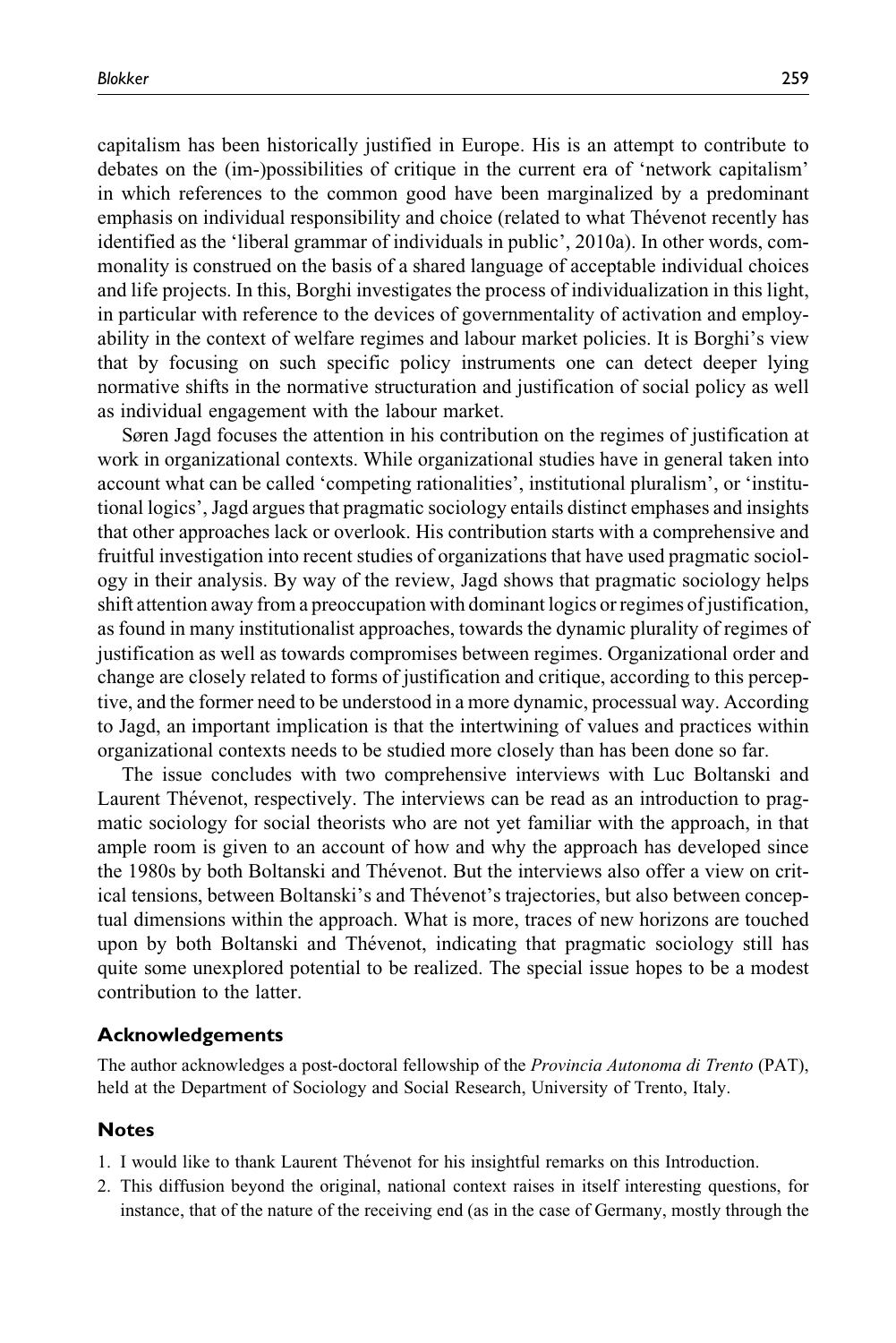lens of critical theory, not least through Axel Honneth and the Frankfurter Schule). See in general on the reception of pragmatic sociology outside of France, Diaz-Bone and The´venot (2010).

- 3. All translations are mine.
- 4. Among a growing number of different (inter-)disciplinary interests that can be found in the English literature are: the sociology of organizations (see Jagd, this issue), the sociology of law (Kostiner, 2003), political sociology (Blokker and Brighenti, this issue; Blokker, 2009; Eulriet, 2008), economic sociology (Latsis, 2006; Stark, 2006), sociology of the welfare state (Borghi, this issue), sociology of social services and public action (De Leonardis, 2009), cultural sociology (Silber, 2003), sociology of charity (Silber, this issue), local development and collective action (Allaire and Blanc, 2003), and even pragmatic sociology and literary studies (Dromi and Illouz, 2010).
- 5. As argued by Boltanski, 'the social world is a large muddle and not an ordered whole. To produce a collective is in these circumstances close to impossible; it is simply a miracle, even when one disposes of an optimistic view of humanity' (Boltanski and Honneth, 2009: 109–10).
- 6. In what Boltanski has specified as 'tests of truth', critique is absent, and the existing order is always confirmed (Boltanski, 2009: 160). 'Tests of truth' are then those tests that are to confirm existing institutions.
- 7. I loosely draw on this framework myself in an exploration of 'multiple democracies' and (elite) political cultures in a number of Central and Eastern European societies (Blokker, 2009).

#### **References**

- Allaire G and Blanc M (2003) Local/global institutional systems of environmental public action. Sociologia Ruralis 43(1): 17–33.
- Benatouil T (1999) A tale of two sociologies: the critical and the pragmatic stance in contemporary French sociology. European Journal of Social Theory 3(2): 379-96.
- Blokker P (2009) Multiple Democracies in Europe: Political Culture in New Member States. London: Routledge.
- Boltanski L (2005) Stati di Pace. Una Sociologia dell'Amore [L'Amour et la Justice comme compétences]. Milan: Vita e Pensiero.
- Boltanski L (2009) De La Critique. Précis de sociologie de l'émancipation. Paris: Gallimard.
- Boltanski L and Chiapello E (2005) The New Spirit of Capitalism. London: Verso.
- Boltanski L and Honneth A (2009) Soziologie der Kritik oder kritische Theorie? Ein Gespräch mit Robin Celikates. In R Jaeggi and T Wesche (eds) *Was ist Kritik*? Frankfurt am Main: Suhrkamp, 81–116.
- Boltanski L and Thévenot L (2006) On Justification. Princeton, NJ: Princeton University Press.
- De Leonardis O (2009) Organization matters: contracting for service provision and civicness. In T Brandsen, P Dekker, and A Evers (eds) Civicness in the Governance and Delivery of Social Services. Paris: NOMOS.
- Diaz-Bone R and Thévenot L (2010) Die Soziologie der Konventionen. Die Theorie der Konventionen als ein zentraler Bestandteil der neuen französischen Sozialwissenschaften. Trivium 5, available at: http://trivium.revues.org/index3557.html.
- Dodier N (1993) Action as a combination of 'common worlds'. Sociological Review 41(3): 556–71.
- Dromi SM and Illouz E (2010) Recovering morality: pragmatic sociology and literary studies. New Literary History 41(2): 351–69.